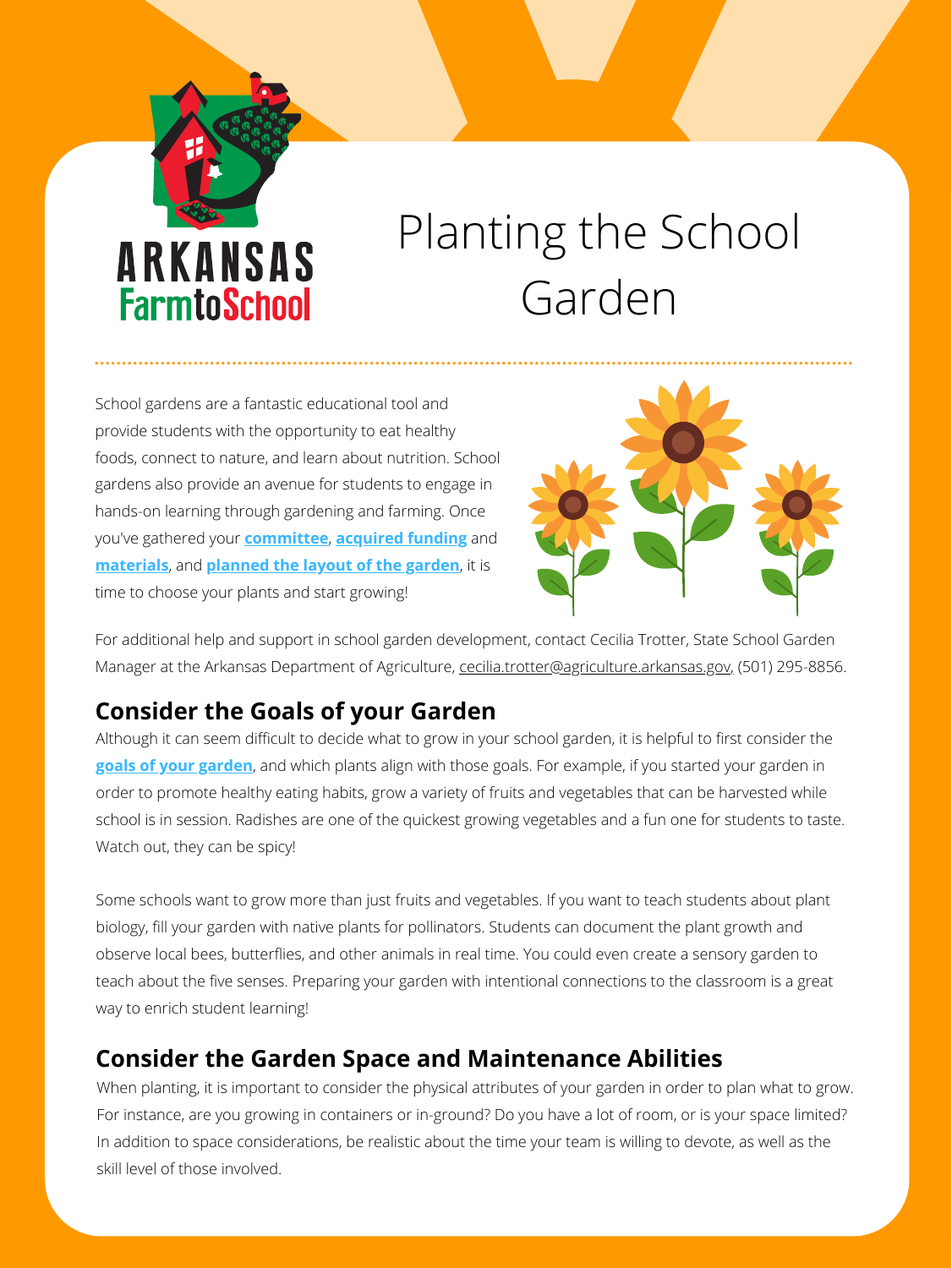

#### **Containers**

For those growing in pots and containers, consider growing herbs, greens, radishes, and flowers such as marigolds. These crops are low maintenance, so they are smart choices if you are still developing your gardening skills and knowledge, or do not have much time to maintain other crops. Vegetables like peppers, eggplants, tomatoes, and summer squash can also be grown in container gardens, but the containers need to be large enough to support the plants' roots. Ensure the plants do not outgrow the structure they are in! Depending on the variety, these crops may need to be trellised or staked. Tomato cages work as great trellises for many different crops grown in containers.

### **Small Space**

If your garden is small, all of the crops previously mentioned can work well. In addition, consider other vegetables that are productive in smaller spaces. Pole beans and peas can be grown vertically and

are a great space saver in the garden. Root vegetables like carrots and beets can also be very productive in small areas.

#### **Large Space**

If you have access to a larger space, whether it is an in-ground garden or raised beds, there are many options regarding what to grow in your garden! Larger cool weather crops include broccoli, cabbage, and cauliflower. If you have plenty of space, and are able to grow and maintain crops through the summer, consider sweet potatoes, melons, and winter squash.

## **Consider Seasonality**

Be mindful of the school calendar when choosing plants for your garden. To ensure that food can be harvested while students are at school, focus on plants that thrive in fall, winter, and spring; during cooler weather. Peas, greens, broccoli, cauliflower, strawberries, turnips, radishes, carrots, and other root vegetables are ideal for these seasons. Check out the **[local harvest calendar](https://arfarmtoschool.org/wp-content/uploads/2021/08/Local-Harvest-Calendar-8.12.2021.pdf)** for more information on when crops are harvested in Arkansas.

Ask students what types of fruit, veggies, and/or flowers they would like to see in the garden. Getting their opinions will not only help inform your decision, but it will also give students ownership and connection to the garden.

When preparing to plant your garden, note the amount of time it takes your crops to grow from seed to harvest; this is typically found on the back of seed packets, or can be researched online. Although many factors, like weather, can alter a plant's timeline, it is helpful to determine when you would like to harvest the crop, then count backwards to determine when the seeds should be sown.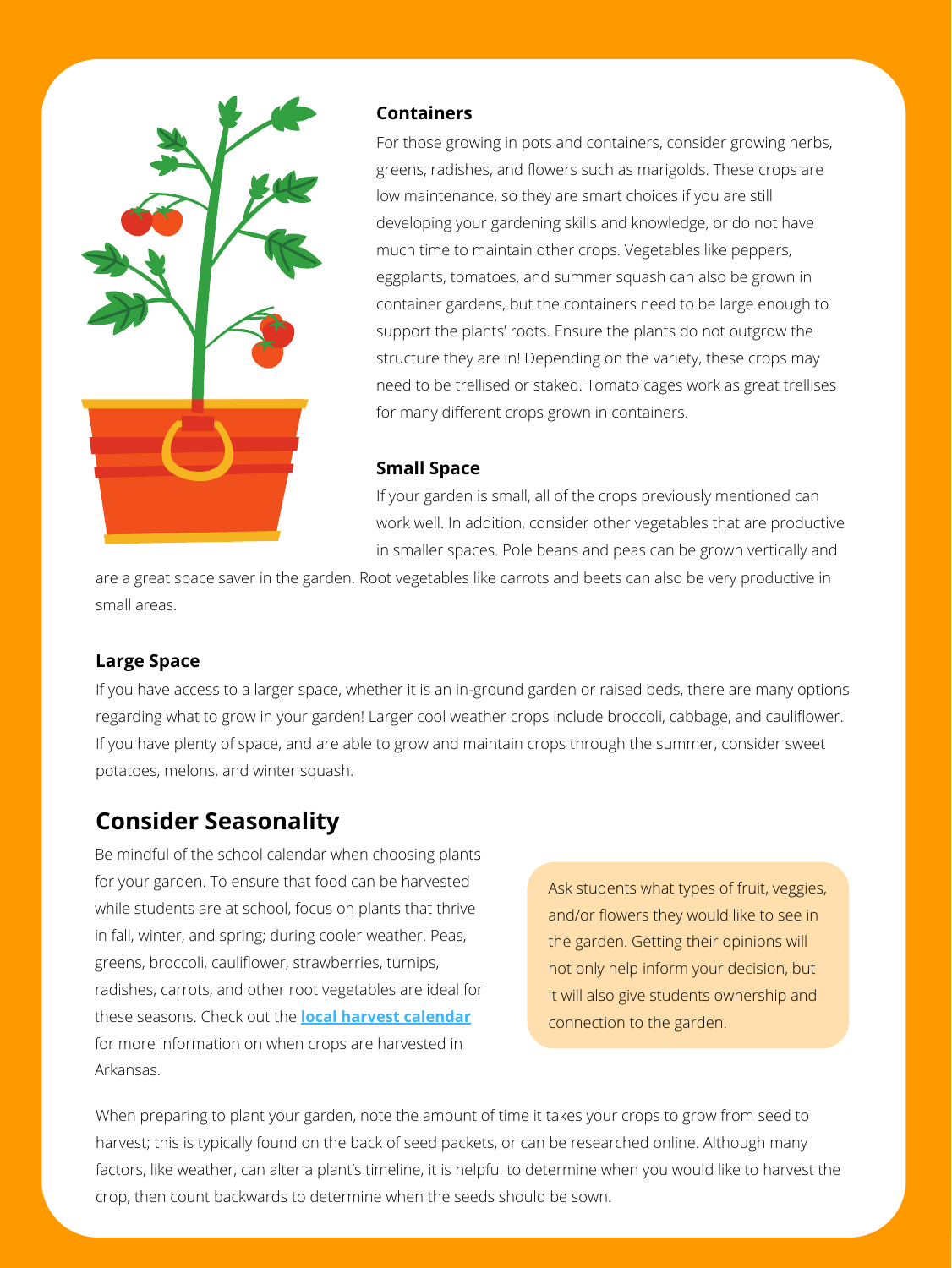Once you have decided **[what to grow](https://arfarmtoschool.org/wp-content/uploads/2021/07/School-Garden-Planting-Calendar.pdf)**, it is time to acquire your seeds and plants! Plants can be seeded directly into beds, started from seed indoors, or obtained as mature plants to transplant into your garden. Buying seeds is relatively inexpensive, and starting plants from seeds can be very educational, allowing students to observe the life cycle of a plant. On the other hand, if you do not have the time or resources to start your own seeds, you can buy mature transplants at a local nursery or hardware store. You can even reach out to your community and local businesses for seed or transplant donations!

#### **Direct Seeding**

Some crops are better suited for seeding directly into the ground. For example, root vegetables like radishes and carrots are better directly seeded so their roots are not disturbed once they have started growing. Beans and peas are also recommended for direct seeding. Some plants, like greens, mature so quickly it may not be necessary to start them indoors.



To direct seed, have students dig shallow holes or trenches, place one or two seeds in the ground, then cover them with soil. Pay attention to proper seed spacing and depth for the variety that you are planting. This

information can typically be found on seed packets, but can also be found online. Once you have planted your seeds, create a label with the name and planting date so you can remember what is planted there. Water your seeds one or two times daily to keep the soil moist. Once they have germinated, reduce how often you water the seeds.



#### **Starting Seeds Inside**

There are many benefits to starting seeds indoors. It allows you to get a head start on planting, which is especially beneficial in the cooler winter months. Starting seeds indoors also allows you to protect seedlings from pests, extreme weather, and other factors that could impede growth. Seeds can be planted in a greenhouse, a sunny window in the classroom, or with the help of grow lights in a darker indoor setting.

It may be necessary to thin out your seedlings for proper spacing by removing the weakest seedlings and allowing the stronger ones to have more room to grow. Students can use scissors to cut the weakest seedlings. This ensures that the stronger seedlings are not pulled out during the thinning process. Weed frequently so that your seedlings do not have to compete for resources.

## **Gathering Seeds and Plants**